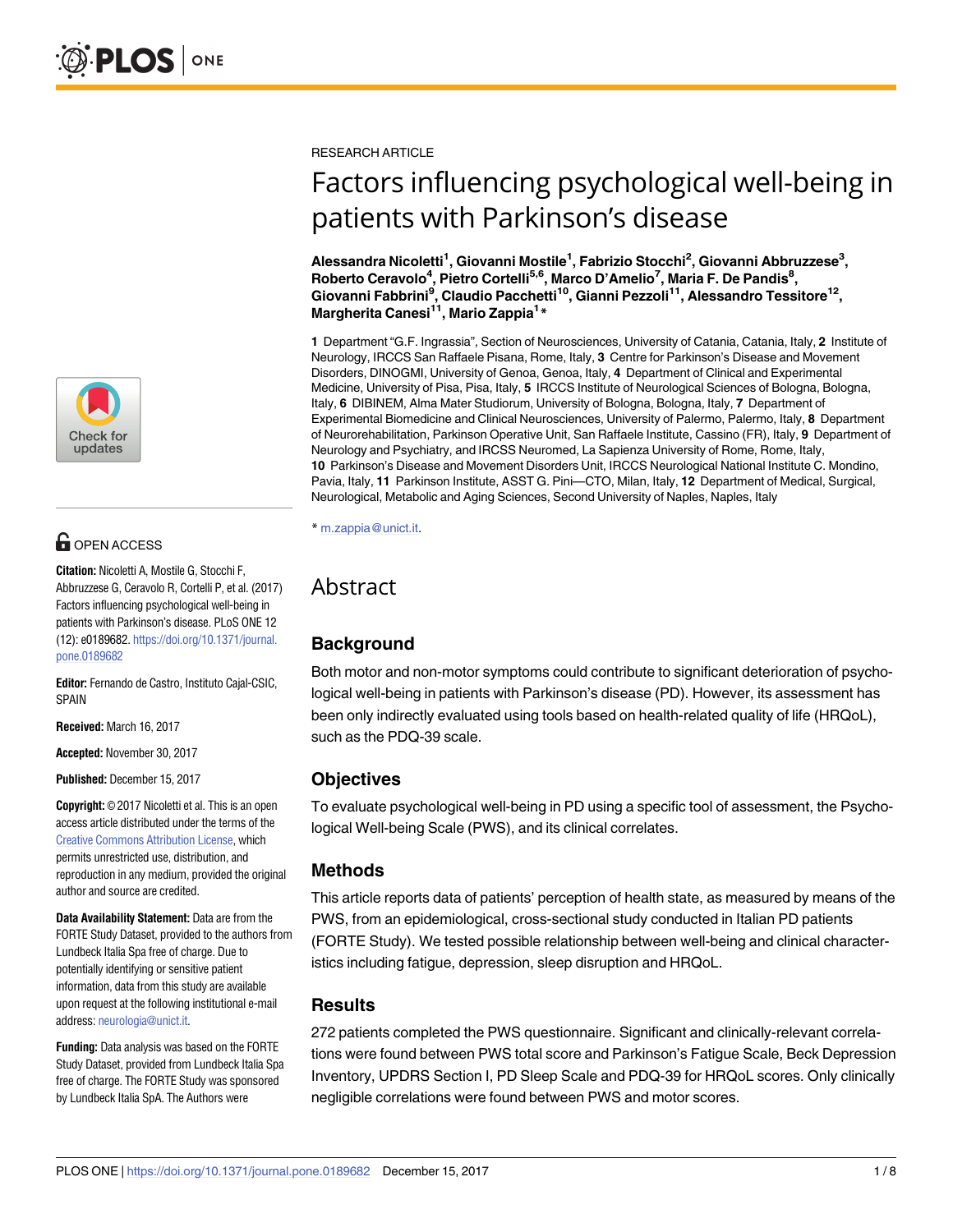<span id="page-1-0"></span>

responsible for study design, interpretation of data, writing and decision to publish. Authors had complete access to the database and vouch for the quality of the analysis.

**Competing interests:** Data analysis was based on the FORTE Study Dataset, provided from Lundbeck Italia Spa free of charge. The FORTE Study was sponsored by Lundbeck Italia SpA. The Authors were responsible for study design, interpretation of data, writing and decision to publish. Authors had complete access to the database and vouch for the quality of the analysis. As Corresponding Author, I declare that I have received honoraria for lectures and educational activities from Lundbeck. However, this does not alter our adherence to PLOS ONE policies on sharing data and materials Full Financial Disclosures: Dr. Stocchi: research grant from Lundbeck, and consulting payments from UCB, Britannia, Teva, Lundbeck, Cynapsus, IMPAX, Chiesi, Synegileand BIAL. Dr. Abbruzzese: participation to Advisory Board for Zambon (Italy). Dr. Ceravolo: grant for speech from UCB Pharma, General Electric, Lundbeck, Zambon, AbbVie. Dr. Cortelli: honoraria for speaking engagements or consulting activities with Allergan Italia, UCB Pharma S.p.A, Chiesi Farmaceutici, AbbVie srl, Eli Lilly and Company, Zambon. Dr. D'Amelio: honoraria for speaking engagements or consulting activities by UCB Pharma S.p.A, AbbVie srl, Lundbeck, and Zambon. Dr. Tessitore: speaking honoraria and support for travel expenses from Lundbeck, Abbvie, Zambon, UCB pharma. Dr. Zappia: honoraria for lectures and educational activities from Lundbeck, UCB Pharma, Zambon. Dr. Nicoletti, Dr. Mostile, Dr. Pacchetti, Dr. De Pandis, Dr. Fabbrini, Dr. Pezzoli, Dr. Canesi: nothing to disclose.

## **Conclusions**

Non-motor symptoms have a significant impact on psychological well-being in PD patients.

## **Introduction**

Parkinson's disease (PD) is a progressive disorder associated with a wide range of motor and non-motor symptoms that contribute to significant disability and deterioration of healthrelated quality of life (HRQoL) [[1,2\]](#page-6-0).

In 1948 the World Health Organization's (WHO) defined "health" in terms of "physical, mental, and social well-being, and not merely the absence of disease and infirmity" [[3\]](#page-6-0). The term "subjective well-being" or "happiness" is often used to refer to a combination of the absence of negative emotions and the presence of positive emotions, life satisfaction, and social engagement [\[4\]](#page-6-0). While HRQoL represents a broad concept which includes the physical state of health as well as social-economic factors, in accordance with the concept of "health", wellbeing is particularly related with the psychological dimension, as reinforced by the definition of "mental health" proposed for the WHO [\[5,6\]](#page-6-0).

"Well-being" is now commonly proposed as a theme for outcome measures as it reflects the expanded goals of treatment, from medical treatment toward broader health care. Several reliable ways of measuring well-being are available, including measures that focus on the presence of positive emotions and the absence of negative emotions, life satisfaction [\[7](#page-7-0)], social engagement [\[8](#page-7-0)], and physical wellness [\[9](#page-7-0)]. Such measures of subjective well-being emphasize the importance of the hedonic aspects of experience, such as pleasure, satisfaction, and happiness [\[10\]](#page-7-0).

Treatment of PD has traditionally focused on the improvement of motor symptoms. More recently, treatment has widened to include also non-motor symptoms. Even if the measurement of quality of life using specific scale, such as the PDQ-39 [\[11\]](#page-7-0), has become a common endpoint in almost all the clinical trials as well as observational studies recently carried out, few studies have systematically investigated the well-being in terms of positive emotions and life satisfaction. There is still a need for specific indicators to be used in clinical trials targeting on health state perception in PD, which differ from the other common indicators of quality of life. This is crucial for quantifying possible specific therapeutic interventions on psychological well-being in PD.

The objective of the present study is to evaluate psychological well-being and positive functioning in a large sample of PD patients from an observational, cross-sectional, multicentre study carried out in Italy (i.e. the FORTE study) [\[12\]](#page-7-0), in order to identify factors possibly related to a better "well being".

#### **Methods**

The FORTE study plan included a cross-sectional single visit during which all information was collected. The study population included adult outpatients of either sex with idiopathic PD diagnosed according to the U.K PD Society brain bank diagnostic criteria for PD [[13](#page-7-0)], including new diagnosed patients. Exclusion criteria included the presence of any type of dementia (DSM-IV criteria) [\[12\]](#page-7-0). The demographic and general characteristics of study participants have been previously reported [\[12\]](#page-7-0). Briefly, the study was conducted in 27 sites in Italy between March and June 2011. A total of 402 patients were screened and all were eligible for inclusion into the study (245 men, 60.9%; age 66.9±8.9 years; disease duration 7.5±5.6 years).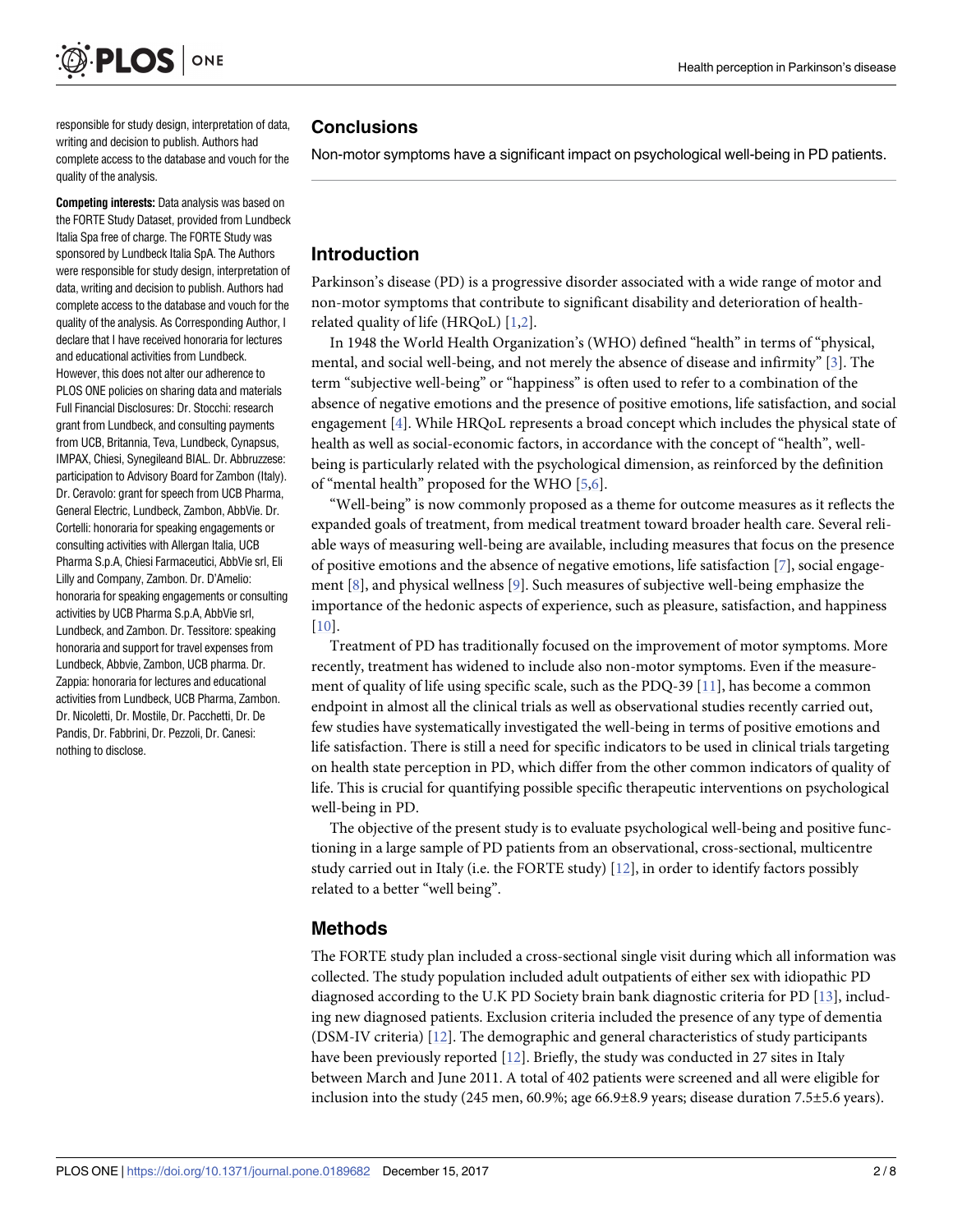<span id="page-2-0"></span>The following data were recorded at the study visit: patient demographics, medical history (onset and duration of PD), presence of co-morbidities and associated treatments, severity of PD according to the modified Hoehn-Yahr scale. Psychological well-being was evaluated using the psychological well being scales (PWS), a standardized non-disease specific instrument [\[14,15\]](#page-7-0), already validated in Italian language [\[16\]](#page-7-0). PWS is a 84 item self-rating inventory, measuring six multiple facets of psychological well-being (14 items for each dimension): "autonomy", "environmental mastery", "personal growth", "positive relations", "purpose in life" and "self-acceptance". Patients reported their degree of agreement ranging from 1 (disagree) to 6 (fully agree), with negative items counted inversely to obtain a final score for each domain, in which higher scores are indicative of better outcome.

The degree of fatigue was evaluated using the 16-items Parkinson's Fatigue Scale (PFS) [\[17\]](#page-7-0), a patient-rated scale exploring physical aspects of fatigue and its impact on daily functioning, which is based on 16 items ranging from 1 (strongly disagree) to 5 (strongly agree), with the PFS-16 mean score being calculated as the mean of all individual item scores [[12,17\]](#page-7-0). Other measures used in the study included the Unified Parkinson's Disease Rating Scale (UPDRS) for motor assessment [[18](#page-7-0)], the Parkinson's disease questionnaire-39 item version (PDQ-39) for quality of life [[19](#page-7-0)], the Beck Depression Inventory (BDI) [\[20\]](#page-7-0) for depression and the Parkinson's Disease Sleep Scale (PDSS) for sleep disorders [\[21\]](#page-7-0). All evaluations were performed together with the UPDRS, which was administered during the"ON" phase.

The study protocol was approved by the Ethics Committee of the coordinating centre (Comitato Etico IRCCS San Raffaele Pisana, Rome) and each of the participating sites. All patients provided written informed consent prior to any study-related procedure was started.

#### Statistical analysis

The comparison between groups for continuous parameters was performed by means of Mann-Whitney test. The analysis of variance (ANOVA) was also used to compare more than two independent mean groups for quantitative parameters. The pairwise comparisons were done applying the Scheffe's method when the p-value associated to the F-test of the ANOVA was statistically significant.

A multiple linear regression analysis model was also used to assess the relationship between PWS total score and the following variables: age, age at diagnosis for PD, duration of disease, Hoehn-Yahr stage, PDSS total score, BDI total score, PFS-16 mean score, PDQ-39 total score, UPDRS total score and the subtotal scores for the Sections I-IV. In this model, a backward procedure with a cut-off of  $p = 0.10$  was applied to select the variables to be removed. Pearson correlation coefficients (r) were computed to estimate the linear relationship between the PWS total score and the above variables. As role of thumb, correlation coefficients between -0.3 and 0.3 were considered clinically negligible [\[22\]](#page-7-0). The statistical testing was conducted at the twosided  $\alpha = 0.05$  level.

#### **Results**

Overall 272 PD patients completed the PWS questionnaire. The age was 66.2±9.4 years (range 37–89) and approximately 65% of patients were females. The duration of the disease was 7.3  $\pm$ 5.8 years (range 1–40).

The mean (±SD) PWS total score in the overall evaluable population was 348.7±46.2 (median 350, range 222–454). [Table](#page-3-0) 1 shows the results of PWS as total score and in each dimension of health in the overall evaluable population. The level of impairment was comparable in each domain, with mean values ranging from 55.7 for personal growth to 60.2 for autonomy.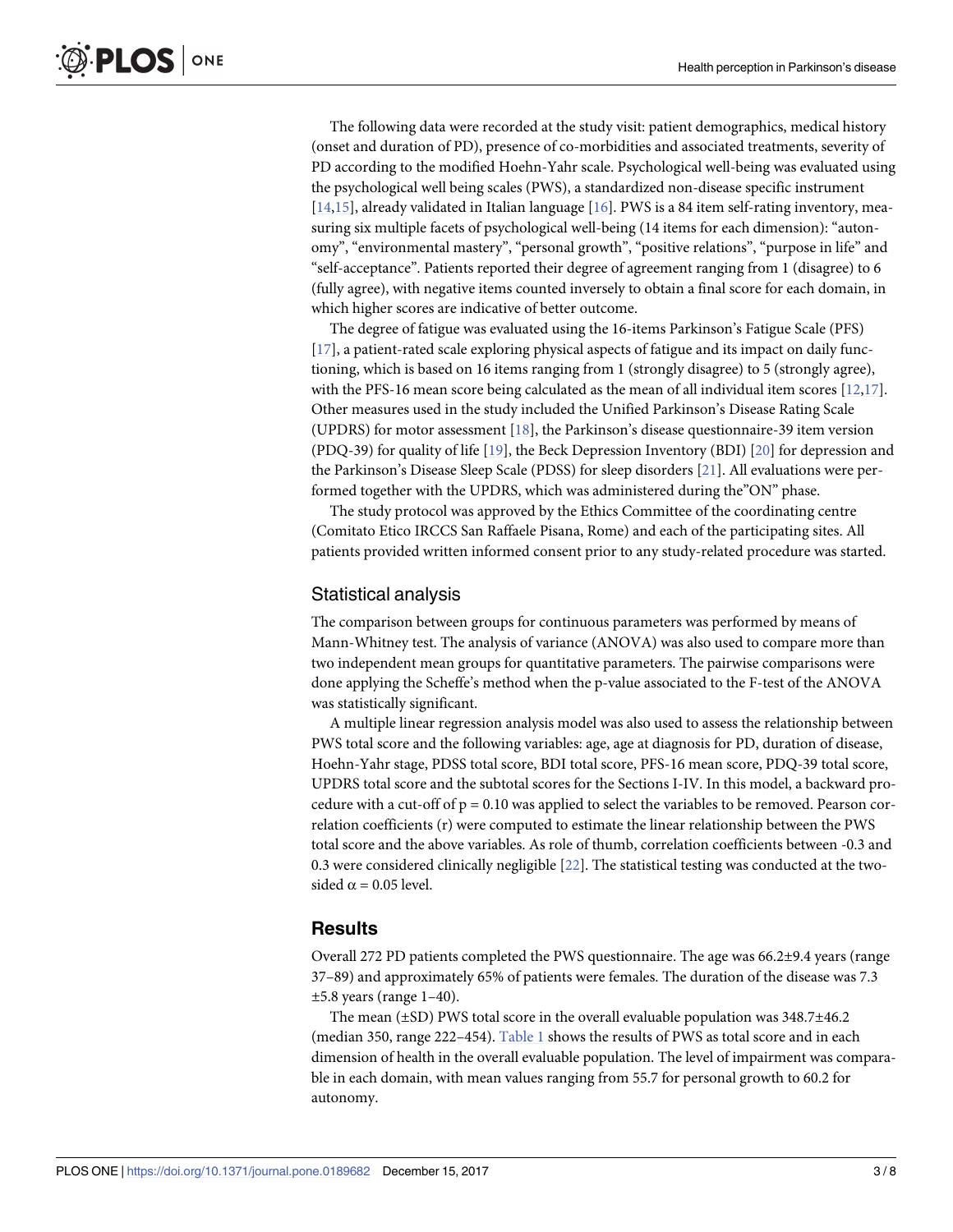| <b>PWS total score</b>       | $348.72 \pm 46.19$ (222-454) |
|------------------------------|------------------------------|
| Autonomy                     | $60.18 \pm 8.60$ (35-84)     |
| <b>Environmental mastery</b> | $56.98 \pm 9.51$ (32-83)     |
| Personal growth              | $55.74 \pm 8.22$ (28-80)     |
| <b>Positive relations</b>    | $60.03 \pm 10.21$ (26-83)    |
| Purpose in life              | $57.33 \pm 9.56$ (28-78)     |
| Self-acceptance              | $58.46 \pm 10.65$ (19-82)    |
|                              |                              |

#### <span id="page-3-0"></span>**[Table](#page-2-0) 1. Results of PWS total and single domains scores.**

**Notes:** Data are mean ± SD (range).

<https://doi.org/10.1371/journal.pone.0189682.t001>

Distribution of the PWS score by gender, age class, educational level, stage of the disease and current treatment for PD are showed in Table 2. The difference between genders ( $p =$ 0.358) and education level groups ( $p = 0.473$ ) were not statistically significant. The mean PWS total score in patients aged 70-74 years was significantly higher than that of those aged  $\geq$ 75

#### **Table 2. PWS total score by demographic and baseline clinical characteristics.**

|                            | No. of patients | $Mean \pm SD$    | <b>Median</b> | Range (min-max) |  |
|----------------------------|-----------------|------------------|---------------|-----------------|--|
| Gender                     |                 |                  |               |                 |  |
| Males                      | 94              | $351.4 \pm 46.6$ | 352.50        | 226-454         |  |
| Females                    | 178             | $344.6 \pm 45.8$ | 348.50        | 222-435         |  |
| Age class (years) *        |                 |                  |               |                 |  |
| $50 - 60$                  | 57              | $358.4 \pm 47.5$ | 364.0         | 222-454         |  |
| $60 - 64$                  | 52              | $347.8 \pm 46.5$ | 349.5         | 226-446         |  |
| 65-69                      | 55              | $340.3 \pm 40.3$ | 340.0         | 235-435         |  |
| $70 - 74$                  | 61              | $362.1 \pm 44.9$ | 366.0         | 238-434         |  |
| $>75$                      | 47              | $332.2 \pm 47.5$ | 334.0         | 245-448         |  |
| <b>Education Level</b>     |                 |                  |               |                 |  |
| None/First level           | 77              | $355.5 \pm 44.0$ | 356.0         | 239-435         |  |
| Second Level               | 80              | $343.9 \pm 52.3$ | 347.5         | 222-454         |  |
| High school                | 83              | $348.5 \pm 42.0$ | 348.0         | 226-445         |  |
| University                 | 32              | $347.6 \pm 47.1$ | 347.0         | 245-448         |  |
| Hoehn & Yahr scale **      |                 |                  |               |                 |  |
| Stage 1                    | 71              | $364.9 \pm 48.1$ | 375.0         | 256-454         |  |
| Stage 2                    | 129             | $342.7 \pm 43.8$ | 344.0         | 226-446         |  |
| Stage 3                    | 66              | $346.8 \pm 44.8$ | 348.5         | 222-435         |  |
| Stage 4                    | 6               | $320.0 \pm 56.3$ | 326.0         | 254-385         |  |
| Current treatment for PD + |                 |                  |               |                 |  |
| <b>MAOIs</b>               | 107             | $357.7 \pm 45.3$ | 359.0         | 226-454         |  |
| Dopamine agonist           | 182             | $352.8 \pm 44.3$ | 355.0         | 222-454         |  |
| Levodopa                   | 207             | $345.3 \pm 46.4$ | 345.0         | 222-448         |  |
| Amantadine                 | 11              | $346.6 \pm 40.0$ | 342.0         | 285-391         |  |
| Anticholinergic drugs      | $\overline{7}$  | $332.7 \pm 44.5$ | 322.0         | 277-399         |  |

#### Notes

\*p value (F-value test) = 0.004. Difference between age 70–74 and 75 years: 29.96 (95% CI: 2.66 to 57.26); NS in the other pairwise comparisons.

\*\*p value (F-value test) = 0.004. Difference between Stage 1 and Stage 2: -22.20 (95% CI: -35.42 to -8.98); difference between Stage 1 and Stage 3–4:

31.54 (95% CI: 9.70 to 53.37); NS in the other pairwise comparisons.

† A patient may be counted in more than one drug category.

<https://doi.org/10.1371/journal.pone.0189682.t002>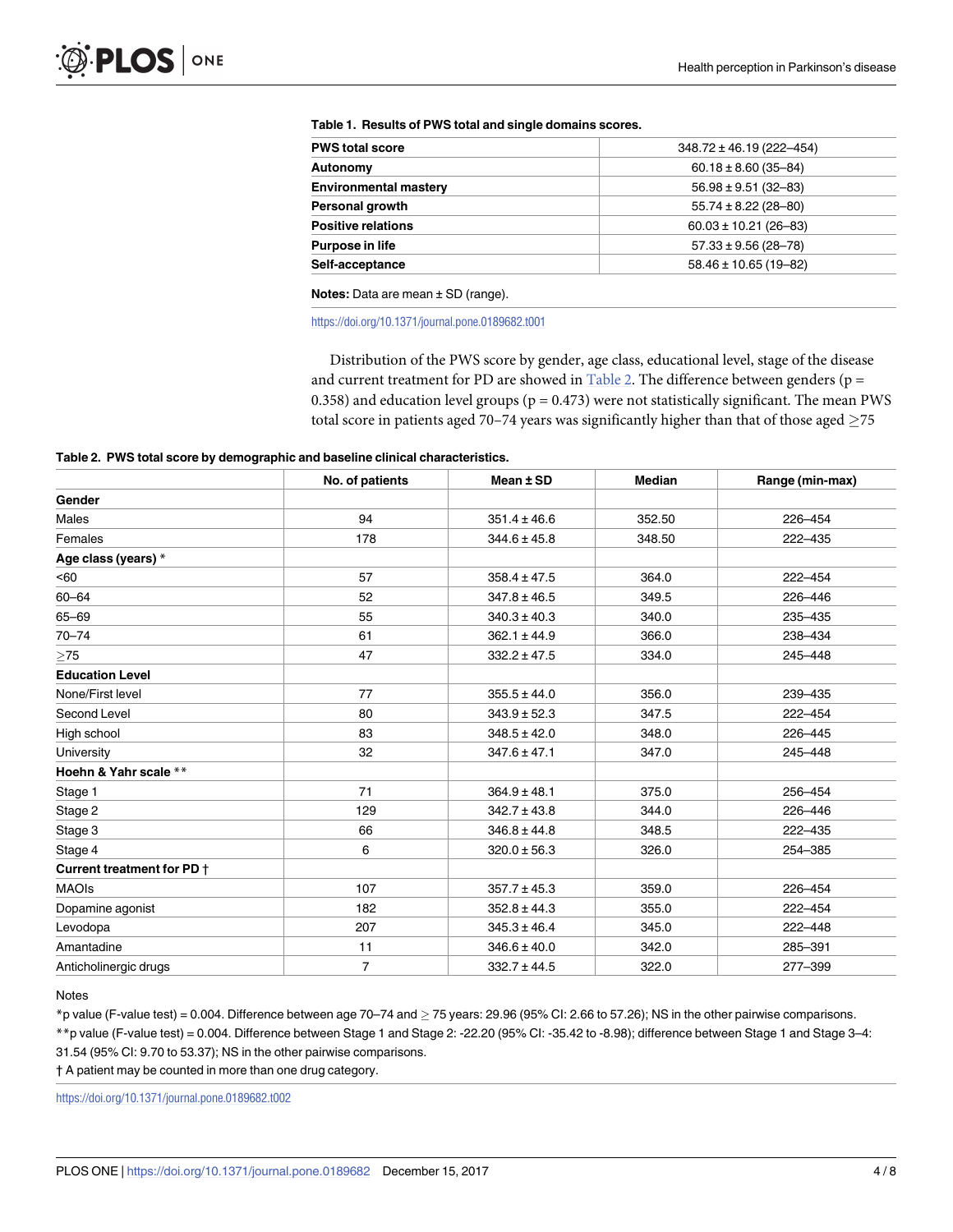years, without statistically significant differences between the other age ranges, as well as in the comparison between patients aged 70 years (351.22±45.03) and those aged *>*70 years  $(344.82\pm48.71)$  (p = 0.370). Patients with stage 1 of the Hoehn-Yahr scale showed a higher mean PWS total score than the other stages of the scale (significantly vs. stage 2 and pooled stage 3–4). Although patients treated with monoamine oxidase inhibitors (MAOIs) had a higher mean PWS total score than the other drug classes, the difference by category of current treatments for PD was not statistically significant ( $p = 0.133$ ).

Results of the correlation tests are summarized in Table 3. A direct correlation was found between PWS total score and PDSS total score (r = 0.349, p*<*0.0001), while a moderate inverse correlation was found between PWS total score and the following variables: PFS total score (r = -0.398, p*<*0.0001); BDI total score (r = -0.569, p*<*0.0001); PDQ-39 total score (r = -0.544, p*<*0.0001) and UPDRS Section I (r = -0.488, p*<*0.0001). Less evident correlations were found between PWS total score and the other UPDRS sections, as well as with the severity of the disease (Hoehn-Yahr scale), whereas PWS total score resulted to be not related with and age at diagnosis of PD and duration of disease. The "environmental mastery" was the PWS dimension of health most strongly correlated with the severity of non-motor symptoms, showing also a moderate inverse correlation with UPDRS total and UPDRS Section II scores.

Selected predictive variables (age, age at diagnosis for PD, duration of disease, Hoehn-Yahr stage, PDSS total score, BDI total score, PFS-16 mean score, PDQ-39 total score, UPDRS total and subtotal scores for the Sections I-IV) were then included in the regression analysis setting PWS total score as dependent variable. After ten step of backward elimination the following

|                           | <b>PWS total</b>           | Autonomy                   | Environmental<br>mastery | Personal<br>growth         | <b>Positive</b><br>relations | Purpose in life            | Self acceptance            |
|---------------------------|----------------------------|----------------------------|--------------------------|----------------------------|------------------------------|----------------------------|----------------------------|
| <b>Duration of PD</b>     | $r: -0.104$<br>$p = 0.087$ | $r: -0.036$<br>$p = 0.561$ | r: $-0.128 p = 0.035$    | $r: -0.061$<br>$p = 0.321$ | $r: -0.084$<br>$p = 0.167$   | $r: -0.130$<br>$p = 0.033$ | $r: -0.064$<br>$p = 0.291$ |
| Age at<br>diagnosis       | $r: -0.024$<br>$p = 0.693$ | $r: -0.021$<br>$p = 0.729$ | r: $0.044 p = 0.474$     | $r: -0.188$<br>$p = 0.002$ | r: 0.003<br>$p = 0.961$      | $r: -0.064$<br>$p = 0.291$ | r: 0.074<br>$p = 0.226$    |
| Hoehn & Yahr              | $r: -0.177$<br>$p = 0.003$ | $r: -0.081$<br>$p = 0.183$ | r: $-0.200 p = 0.001$    | $r: -0.153$<br>$p = 0.012$ | $r: -0.122$<br>$p = 0.045$   | $r: -0.177$<br>$p = 0.003$ | $r: -0.131$<br>$p = 0.031$ |
| <b>PFS total</b>          | $r: -0.398$<br>p<0.001     | $r: -0.236$<br>p<0.001     | r: -0.437 p<0.001        | $r: -0.261$<br>p<0.001     | $r: -0.241$<br>p<0.001       | $r: -0.442$<br>p<0.001     | $r: -0.314$<br>p<0.001     |
| <b>BDI</b> total          | $r: -0.569$<br>p<0.001     | $r: -0.364$<br>p<0.001     | r: -0.564 p<0.001        | $r: -0.357$<br>p<0.001     | $r: -0.403$<br>p<0.001       | $r: -0.555$<br>p<0.001     | $r: -0.511$<br>p<0.001     |
| <b>UPDRS</b> total        | $r: -0.262$<br>p<0.001     | $r: -0.143$<br>$p = 0.021$ | r: -0.306 p<0.001        | $r: -0.143$<br>$p = 0.021$ | $r: -0.073$<br>$p = 0.005$   | $r: -0.299$<br>p<0.001     | $r: -0.205$<br>$p = 0.001$ |
| <b>UPDRS Section</b>      | $r: -0.488$<br>p<0.001     | $r: -0.212$<br>$p = 0.001$ | r: -0.487 p<0.001        | $r: -0.351$<br>p<0.001     | $r: -0.355$<br>p<0.001       | $r: -0.510$<br>p<0.001     | $r: -0.444$<br>p<0.001     |
| <b>UPDRS Section</b><br>2 | $r: -0.241$<br>p<0.001     | $r: -0.117$<br>$p = 0.058$ | r: -0.320 p<0.001        | $r: -0.103$<br>$p = 0.095$ | $r: -0.151$<br>$p = 0.014$   | $r: -0.270$<br>p<0.001     | $r: -0.199$<br>$p = 0.001$ |
| <b>UPDRS Section</b><br>3 | $r: -0.176$<br>$p = 0.004$ | $r: -0.113$<br>$p = 0.063$ | r: $-0.194 p = 0.001$    | $r: -0.097$<br>$p = 0.111$ | $r: -0.115$<br>$p = 0.060$   | $r: -0.214$<br>$p = 0.000$ | $r: -0.121$<br>$p = 0.048$ |
| <b>UPDRS Section</b><br>4 | $r: -0.153$<br>$p = 0.013$ | $r: -0.040$<br>$p = 0.518$ | r: $-0.215 p = 0.000$    | $r: -0.062$<br>$p = 0.315$ | $r: -0.087$<br>$p = 0.159$   | $r: -0.186$<br>$p = 0.002$ | $r: -0.140$<br>$p = 0.022$ |
| <b>PDSS total</b>         | r: 0.349<br>p<0.001        | r: 0.184<br>$p = 0.003$    | r: 0.372 p<0.001         | r: 0.219<br>$p = 0.001$    | r: 0.286 p<0.001             | r: 0.306<br>p<0.001        | r: 0.310 p<0.001           |
| <b>PDQ</b> total          | $r: -0.544$<br>p<0.001     | $r: -0.330$<br>p<0.001     | r: -0.539 p<0.001        | $r: -0.330$<br>p<0.001     | $r: -0.413$<br>p<0.001       | $r: -0.514$<br>p<0.001     | $r: -0.488$<br>p<0.001     |

#### **Table 3. Results of correlation tests.**

Notes: data are Pearson's correlation coefficients (r) and p values. Pearson's r indicative of an at least moderate inverse or direct correlation (i.e.  $\leq$  -0.3 or  $\geq$  0.3) are highlighted in bold.

<https://doi.org/10.1371/journal.pone.0189682.t003>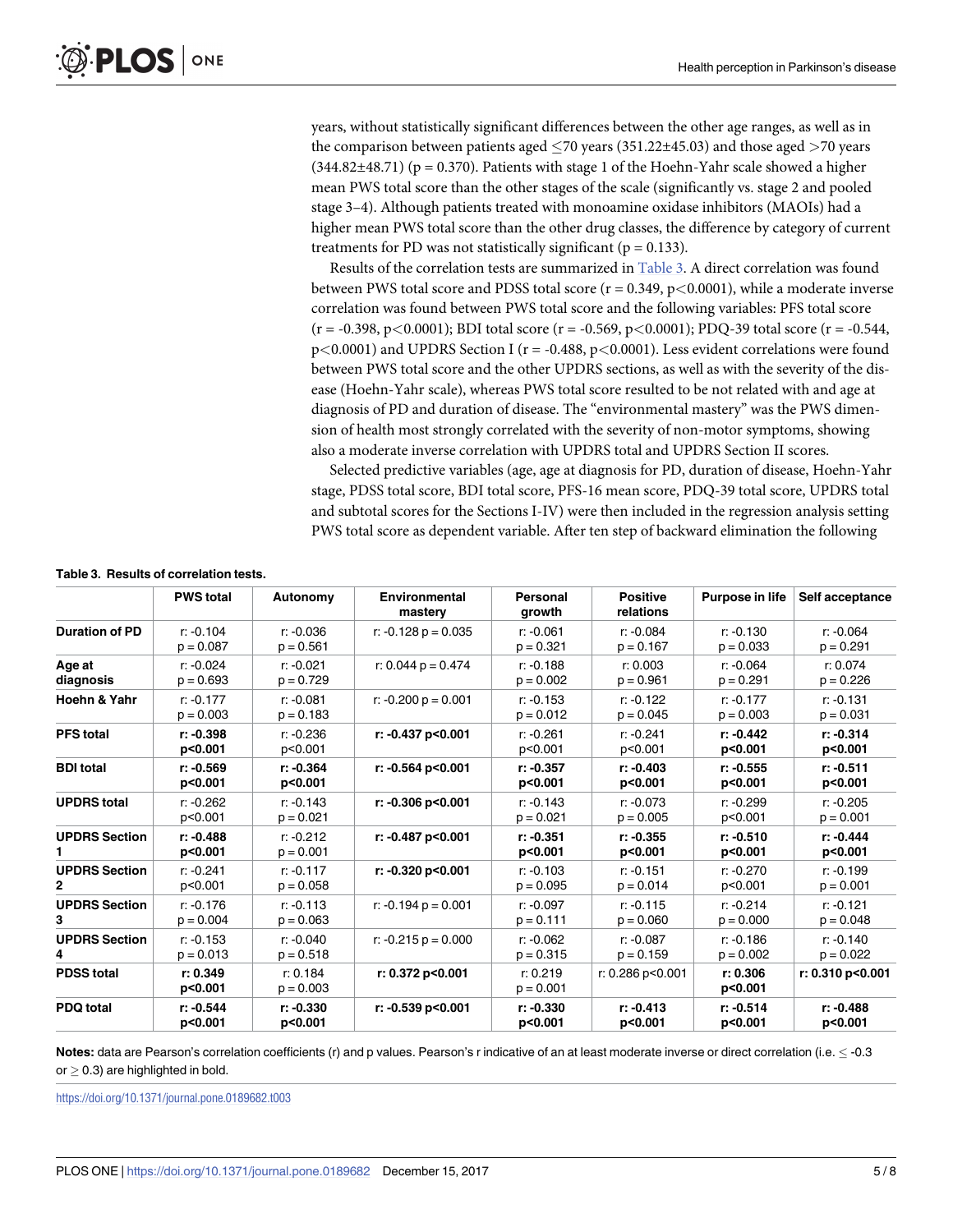<span id="page-5-0"></span>variables were kept in the regression model: BDI total score (coefficient: -1.725, S.E. 0.418, p*<*0.0001), PDQ-39 total score (coefficient: -0.928, S.E. 0.231, p*<*0.0001) and the UPDRS section I (coefficient: -4.841, S.E. 1.625, p = 0.0032) (ANOVA F = 36.46, p*<*0.0001; goodness of fit:  $R^2 = 0.3794$ ).

#### **Discussion**

The main findings of our analysis have shown a mean PWS score indicative of a moderate impairment of psychological well-being and positive functioning in the cohort of PD patients that took part in the cross-sectional Italian FORTE study [[12](#page-7-0)] and completed the PWS questionnaire. The level of well-being was comparable across the six dimensions of health, in line with the high correlation coefficients between each of them reported by both the developers of the scale [\[15\]](#page-7-0) and in the Italian validation of PWS [\[16\]](#page-7-0).

PWS total and domains mean scores were shown also to be not correlated with age, disease duration and motor symptoms. Conversely, the mean score of PWS overall and in each dimension of health resulted to be inversely correlated with the severity of fatigue and depression, and was directly correlated with the extent of sleep disruption. Overall, these findings were indicative of a worsened psychological well-being in patients with higher impairments of health state. As further evidence of the influence of the mood and cognitive components on the psychological perception of well-being, important correlations were found between almost all PWS dimensions (except for autonomy) and the "Mentation, Behavior, and Mood" section score of the UPDRS. The "environmental mastery", that is defined as the ability to manage complex environments to suit personal needs and values, was the PWS dimension of health most strongly correlated with the severity of non-motor symptoms.

The significant effect of BDI total score, PDQ-39 total score and the UPDRS section I in the regression analysis model allowed building a model indicative of a moderate predictive effect of the exploratory variables. The results of the stepwise multiple linear regression analysis were comparable to those reported in other studies, in which UPDRS Section I (but not UPDRS motor Section III) were kept in the model [\[23,24\]](#page-7-0).

Overall, these findings provide a confirmatory evidence of previous data showing that neuropsychiatric symptoms, especially depression, night-time sleep disorders, fatigue and somnolence, are the variables that most affect the HRQoL of patients with PD [\[24–26](#page-7-0)]. Thus, our data demonstrate that non-motor symptoms are negatively associated with patients' health perception. Notably, the mean PWS total score and subscores were found to correlate with the mean total score of the PDQ-39, which is the most used and validated disease-specific instrument for self-reported health status in PD [[27](#page-7-0),[28](#page-7-0)]. However, it should be noted that, differently from PDQ-39, no clinically-relevant correlation between PWS and motor scores was detected, being variables also excluded by the multiple linear regression model. As indicator of the overall concept of health, in fact, PDQ-39 score has shown to be dependent on patients motor status, correlating with Hoehn-Yahr staging and total UPDRS motor score [\[21\]](#page-7-0). Psychological well-being, and thus the patient's health state perception, seems instead to be more dependent on non-motor symptoms referred by patients with PD, including fatigue, depression and sleep disruption. Nevertheless, some of these aspects, such as fatigue, could be due to other physical factors related to motor symptoms, thus we cannot exclude motor components to be also associated to psychological well-being in PD.

The cross-sectional design of the study may represent a principal limitation. Another study limitation may be due to the inclusion of patients mainly in the early stages of the disease, that may have contributed to the weak correlation between PWS total score and domains and the Hoehn-Yahr score. Moreover, since about 38% of the variability of the PWS total score can be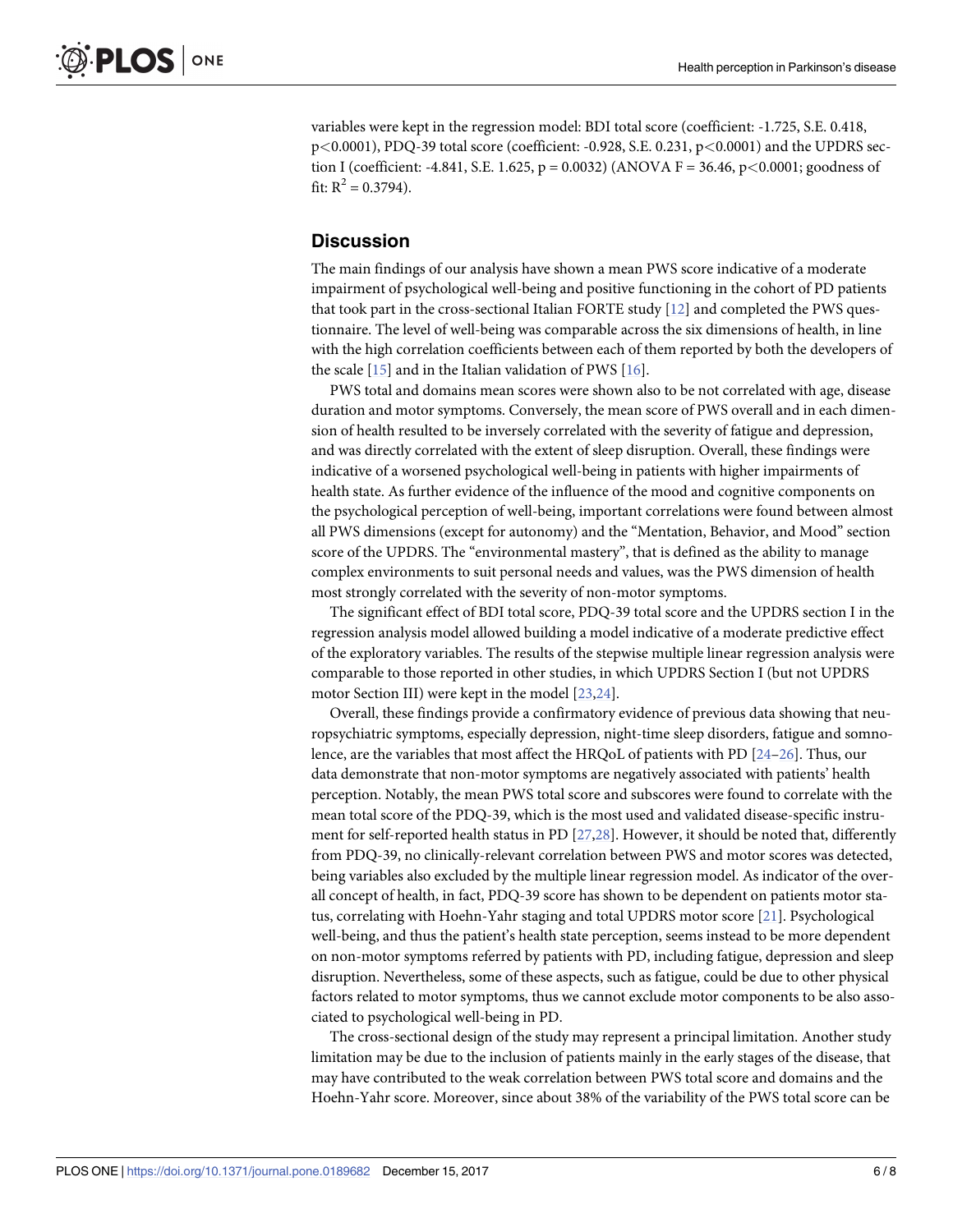<span id="page-6-0"></span>accounted for by the obtained linear regression model, we cannot exclude that other not-investigated factors may have contributed to PWS total score variability in the study population.

In conclusion, to the best of our knowledge this is the first study which evaluates psychological well-being instead of common measures of QoL as indicator of health status in PD. The results of our data suggest that the presence of non-motor symptoms, such as fatigue, depression and sleep disruption, have a significant impact on psychological well-being in PD patients. Therefore, our findings confirm the previous evidence on the burden of non-motor symptoms as a key determinant of psychological well-being in PD. Future studies are needed to evaluate possible pharmacological interventions on psychological well-being in PD.

#### **Acknowledgments**

The authors thank Dr. Claudio Iannacone for the statistical support.

## **Author Contributions**

**Conceptualization:** Alessandra Nicoletti, Mario Zappia.

- **Data curation:** Alessandra Nicoletti, Fabrizio Stocchi, Giovanni Abbruzzese, Roberto Ceravolo, Pietro Cortelli, Marco D'Amelio, Maria F. De Pandis, Giovanni Fabbrini, Claudio Pacchetti, Gianni Pezzoli, Alessandro Tessitore, Margherita Canesi, Mario Zappia.
- **Formal analysis:** Alessandra Nicoletti, Giovanni Mostile, Mario Zappia.
- **Investigation:** Alessandra Nicoletti, Fabrizio Stocchi, Giovanni Abbruzzese, Roberto Ceravolo, Pietro Cortelli, Marco D'Amelio, Maria F. De Pandis, Giovanni Fabbrini, Claudio Pacchetti, Gianni Pezzoli, Alessandro Tessitore, Margherita Canesi, Mario Zappia.
- **Methodology:** Alessandra Nicoletti, Mario Zappia.
- **Resources:** Alessandra Nicoletti, Fabrizio Stocchi, Giovanni Abbruzzese, Roberto Ceravolo, Pietro Cortelli, Marco D'Amelio, Maria F. De Pandis, Giovanni Fabbrini, Claudio Pacchetti, Gianni Pezzoli, Alessandro Tessitore, Margherita Canesi, Mario Zappia.
- **Writing – original draft:** Alessandra Nicoletti, Giovanni Mostile, Mario Zappia.
- **Writing – review & editing:** Alessandra Nicoletti, Giovanni Mostile, Fabrizio Stocchi, Giovanni Abbruzzese, Roberto Ceravolo, Pietro Cortelli, Marco D'Amelio, Maria F. De Pandis, Giovanni Fabbrini, Claudio Pacchetti, Gianni Pezzoli, Alessandro Tessitore, Margherita Canesi, Mario Zappia.

#### **References**

- **[1](#page-1-0).** Weintraub D, Moberg PJ, Duda JE, Katz IR, Stern MB. Effect of psychiatric and other nonmotor symptoms on disability in Parkinson's disease. J Am Geriatr Soc. 2004; 52:784–788. [https://doi.org/10.1111/](https://doi.org/10.1111/j.1532-5415.2004.52219.x) [j.1532-5415.2004.52219.x](https://doi.org/10.1111/j.1532-5415.2004.52219.x) PMID: [15086662](http://www.ncbi.nlm.nih.gov/pubmed/15086662)
- **[2](#page-1-0).** Martinez-Martin P, Rodriguez-Blazquez C, Kurtis MM, Chaudhuri KR; NMSS Validation Group. The Impact of Non Motor Symptoms on Health-Related Quality of Life of Patients with Parkinson's Disease. Mov Disord. 2011; 26:399–406. <https://doi.org/10.1002/mds.23462> PMID: [21264941](http://www.ncbi.nlm.nih.gov/pubmed/21264941)
- **[3](#page-1-0).** World Health Organization. World Health Organization Constitution. Basic Documents: Geneva; 1948.
- **[4](#page-1-0).** Ryan RM, Deci EL. On happiness and human potentials: a review of research on hedonic and eudaimonic well-being. Ann Rev Psychol. 2001; 52:141–166.
- **[5](#page-1-0).** Pinto S, Fumincelli L, Mazzo A, Caldeira S, Martins JC. Comfort, well-being and quality of life: discussion of the differences and similarities among the concepts. Porto Biomed J 2017; 2:6–12
- **[6](#page-1-0).** World Health Organization Mental health: a state of well-being. 2014. Available at: [http://www.who.int/](http://www.who.int/features/factfiles/mental_health/en/) [features/factfiles/mental\\_health/en/](http://www.who.int/features/factfiles/mental_health/en/).